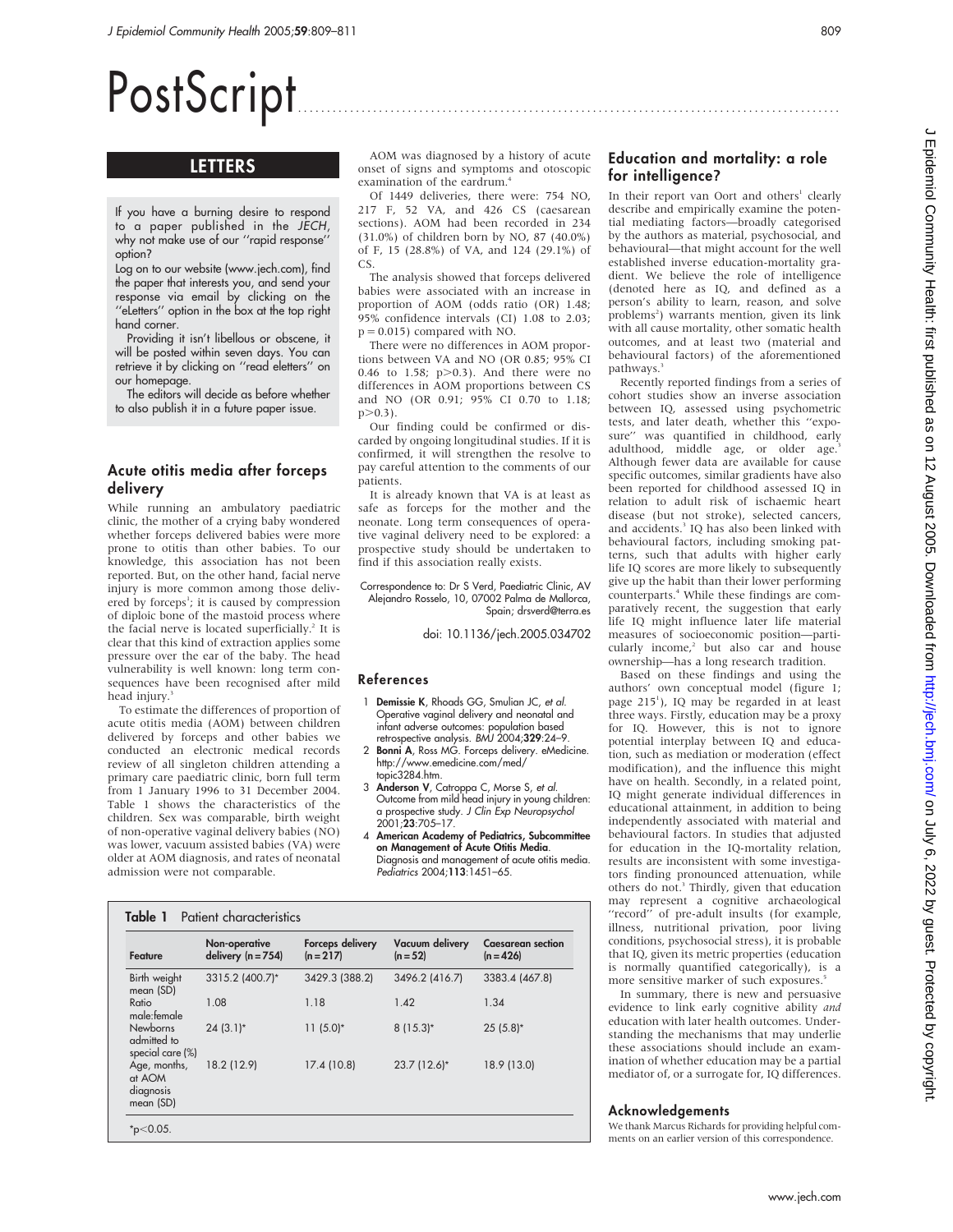Correspondence to: Dr G D Batty, MRC Social and Public Health Sciences Unit, University of Glasgow, 4 Lilybank Gardens, Glasgow G12 8RZ, UK; david-b@msoc.mrc.gla.ac.uk

Department of Psychology, University of Edinburgh, Edinburgh, UK

MRC Social and Public Health Sciences Unit, University of Glasgow, Glasgow, UK G David Batty, Ian J Deary

G David Batty

# References

- 1 van Oort FV, Van Lenthe FJ, Mackenbach JP. Material, psychosocial, and behavioural factors in the explanation of educational inequalities in mortality in the Netherlands. J Epidemiol Community Health  $2005;$ 59:214-20.
- 2 Neisser U, Boodoo G, Bouchard Jnr T, et al. Intelligence: knowns and unknowns. Am Psychol 1996;51:77–101.
- 3 Batty GD, Deary IJ. Early life intelligence and adult health. BMJ 2004;329:585–6.
- 4 Taylor MD, Hart CL, Davey Smith G, et al. Childhood mental ability and smoking cessation in adulthood: prospective observational study linking the Scottish Mental Survey 1932 and the midspan studies. J Epidemiol Community Health 2003;57:464–5.
- 5 Whalley LJ, Deary IJ. Longitudinal cohort study of childhood IQ and survival up to age 76. BMJ 2001;322:819.

# Authors' response

We appreciate the comments of Batty and Deary on our paper reporting on the explanations of educational inequalities in mortality. We agree with them that there is evidence linking early cognitive ability to later health outcomes and that inclusion of education and early life intelligence may be important for studies of health inequalities. However, the latter seems to be dependent on the purpose of the study. It was the aim of our study to contribute to the debate on the importance of different mediating factors in the causal pathway of educational inequalities in health, and to provide more guidance to policy recommendations to reduce these inequalities, and it is less clear if inclusion of early life intelligence would have contributed much to these aims.

We believe that the most appropriate position for early life intelligence in our conceptual model would be preceding educational achievement. In this position early life intelligence could contribute to the understanding of differences in educational achievement. In contrast, its contribution to the understanding of causal pathways from education to health would be limited.

Inclusion of intelligence in a study like ours would increase understanding of the "core" roots of inequalities in health and should therefore be supported. Using the same arguments as the authors did however, this can be also be said from other factors, such as birth weight, parental socioeconomic position, and neighbourhood deprivation.<sup>1</sup> These factors are also related to educational achievement, and do have mediating and interacting effects.

Finally, the connection of early life intelligence to policy recommendations is less straightforward than this is for education: recommending improvement of an individual trait as early life intelligence may be more difficult than recommending improvement of educational achievement, for example by policies that maximise the chance that children will remain at school.4

#### Floor V A van Oort, Frank J van Lenthe, Johan P Mackenbach

Department of Public Health, Erasmus MC, University Medical Centre, Rotterdam, Netherlands

Correspondence to: Dr F van Oort, Department of Public Health, Erasmus MC, University Medical Centre Rotterdam, PO BOX 1738, 3000 DR Rotterdam, Netherlands; f.vanoort@erasmusmc.nl

# References

- 1 van Lenthe FJ, Borrell LN, Costa G, et al. Neighbourhood unemployment and all cause mortality: a comparison of six countries. J Epidemiol Community Health 2005;59:231–7.
- 2 Mheen van de H, Stronks K, Bos van den J, et al. The contribution of childhood environment to the explanation of socio-economic inequalities in adult life: a retrospective study. Soc Sci Med 1997;44:13–24.
- 3 Osler M, Andersen AM, Due P, et al. Socioeconomic position in early life, birth weight, childhood cognitive function, and adult mortality. A longitudinal study of Danish men born in 1953. J Epidemiol Community Health 2003;57:681–6.
- 4 Mackenbach JP. Genetics and health inequalities: hypotheses and controversies. J Epidemiol  $Commuty$  Health 2005;59:268-73.

# Offspring sex ratios of people exposed to electromagnetic fields

Saadat<sup>1</sup> wrote that there has only been one study on the association between human offspring sex ratio (proportion male) at birth and parental exposure to electromagnetic fields (EMF). He substantiated this claim with a reference to Irgens et al.<sup>2</sup> However, I<sup>3</sup> cited six other such studies.<sup>4-9</sup> These studies, although not unanimous, cumulatively suggest that both exposed men and exposed women tend to produce significant excesses of daughters. This suggestion is not much changed by the comparatively small samples adduced by Saadat.<sup>1</sup> The point may be illustrated by considerations of standard power analysis.<sup>10</sup> Suppose that you wished to test that exposure has the effect of reducing the offspring sex ratio by, say, 10% (viz from an expected value of 0.515 to 0.465). Then, to stand 8 chances in 10 of detecting a difference at the 0.05 level (one way), you would require equal sized samples (of offspring of exposed and non-exposed subjects) each numbering 1236. The number of offspring of Saadat's<sup>1</sup> sample of exposed subjects was 110.

In my letter I cited<sup>3</sup> evidence that exposure of men to EMF is associated with fatigue, headaches, dizziness, impaired memory, nausea, loss of strength in limbs, respiratory difficulties, sleep disturbances, and reduced libido. Such reports may be dismissed as subjective. However I also cited reports that exposure to EMF was associated with reduced sperm counts in men and rats: and of reduced testosterone levels in rats. And more recently, men's exposure to radiofrequency radiation has reportedly been linked to a lowered testosterone/gonadotrophin ratio.<sup>11</sup> And there are good grounds for suspecting this hormone profile to be causally associated with low offspring sex ratios.<sup>12 13</sup> More data are urgently needed on the sexes of offspring of men and women who have been exposed to EMF.

Correspondence to: Dr William Henry James, University College London, 4 Stephenson Way, London NW1 2HE, UK; whjames@waitrose.com

## References

- 1 Saadat M. Offspring sex ratio in men exposed to electromagnetic fields. J Epidemiol Community Health 2005;**59**:339.
- 2 Irgens A, Kruger K, Skorve AH, et al. Male proportion in offspring of parents exposed to strong static and extremely low frequency electromagnetic fields in Norway. Am J Ind Med 1997;32:557–61.
- 3 James WH. The sex ratios of offspring of people exposed to non-ionising radiation. Occup Env Med 1997;54:622–3.
- 4 **Nordstrom S**, Birke E, Gustavsson L. Reproductive hazards among workers at high voltage substations. Bioelectromagnetics 1983;4:91–101.
- 5 Knave B, Gamberale F, Birke E, et al. Long term exposure to electric fields: a cross-sectional epidemiologic investigation of occupationally exposed workers in high voltage substations. Scand J Work Environ Health 1979;5:115-25.
- 6 Mubarak AAS, Mubarak AAS. Does high voltage electricity have an effect on the sex distribution of
- offspring? *Hum Reprod* 1996;11:230–1.<br>7 **Larsen AI**, Olsen J, Svane O. Gender specific reproductive outcomes and exposure to high frequency electromagnetic radiation among physiotherapists. Scand J Work Environ Health 1991;17:324–9.
- 8 Guberan E, Campana A, Faval P, et al. Gender ratio of offspring and exposure to shortwave radiation among female physiotherapists. Scand J Work Environ Health 1994;20:345–8.
- 9 Kolodynski AA, Kolodynska VV. Motor and psychological functions of school children living in the area of the Skrunda radiolocation station in Latvia. Sci Total Environ 1996;180:87-93.
- 10 **Snedecor GW**, Cochran WG. Statistical methods. 6th ed. Ames, IA: Iowa State University Press, 1967:222.
- 11 Grajewski B, Cox C, Schrader SM, et al. Semen quality and hormone levels among radiofrequency heater operators. J Occup Environ Med 2000;42:993–1005.
- 12 James WH. Evidence that mammalian sex ratios at birth are partially controlled by parental hormone levels at the time of conception. J Theor Biol 1996;180:271–86.
- 13 James WH. Further evidence that mammalian sex ratios at birth are partially controlled by parental hormone levels around the time of conception. Hum Reprod 2004;19:1250–6.

# Author's reply

I thank Dr James for his letter. He may well be correct for the citations of the related studies and also the estimation of the sample size. However, I wish to make some comments.

Not only in my report, $\lambda$  but also in other reports<sup>2-4</sup> the sample size was much lower than that estimated by James. Among published data, the article of Guberan et  $aI^5$  was based on 1781 births (508 and 1273 births from exposed and unexposed pregnancies, respectively), which is a comparatively large sample size and it is near to the required sample size, calculated by James. Guberan et al found that there was no statistically significant difference between exposed and unexposed pregnancies for offspring sex ratio.<sup>5</sup> Irgens et al reported that offspring sex ratio of women in industries with electromagnetic fields was significantly reduced; while in men exposed to the fields the ratio did not show significant difference.<sup>6</sup> On the other hand, experimental design studies showed that when rodents (mice and rats) were exposed to electromagnetic fields, the offspring sex ratio significantly increased<sup>7</sup> or remained unchanged,<sup>8</sup> <sup>9</sup> compared with their